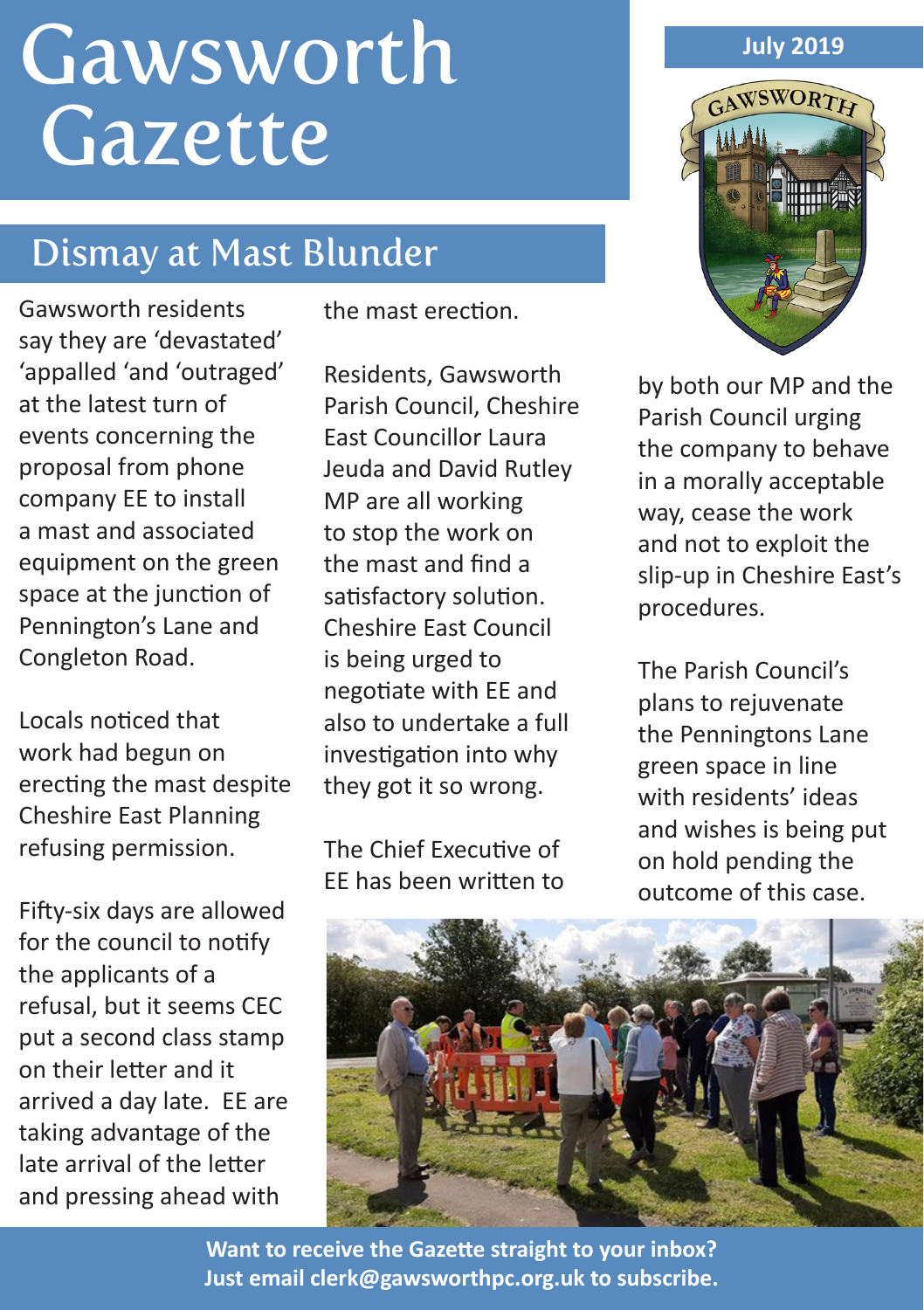#### Community **Diary**

**3rd 2pm** Pastimes 'Lyme Hall'

**4th 10am** M Coffee Morning Martin Donaldson Trust

**9th 7:30pm** V Parish Council Meeting

**11th 10am** M Coffee Morning Children's Society

**18th 10am** M Luncheon Club 01625 433239

**18th 7:30pm** V Panto Meeting

**25th 10am** M Coffee Morning Water Aid

**28th June to 17th August** Gawsworth Hall Theatre Season 01260 223 456

*S = Scout Hall V = Village Hall M = Methodist Hall C = Church Hall* 

#### Regular **Groups**

**Monday** Beavers 5:30pm S Cubs 6:45pm S (2nd) Church Study Group 2pm C

**Tuesday** Girls Brigade 6pm Yoga 7pm (3rd) Ramblers: 9:30am C S

**Thursday** Scouts 7:00pm Bridge Club 7:15pm C

**Saturday** (1st) Quilting Group C 10:30am 01625 421 737

#### **Sunday**

See the Parish and Village News magazine for details of church services.

**Submit your events for inclusion in the diary to Jane Robertson:**  01625 267 342

### Looking Ahead

#### **August 24th**

Village Garden Party Gawsworth Hall 01625 421 737

#### Gawsworth Hall **Theatre**

M Gawsworth Hall's Garden Theatre started 28th June and runs through to 18th August. Some events have already sold out, so head over to www.gawsworthhall.com to get tickets while you can!

Highlights for the season include Newton Faulkner (16/07), Proms by Candlelight (21/07), Fleetwood Bac (26/07), ELO Again (27/07), Jimmy Carr (01/08), Richard Thompson (06/08), Talon - Best of Eagles (16/08) and The Best of Wham! (17/08)

Unless you've already grabbed tickets you have missed out on Jason Manford (17/07), The Magic of Motown (20/07), Hennin When (28/07), One Night of Queen (02/08 and 03/08) and ABBA Reunion (10/08).

What a fantastic venue to have in the heart of the community.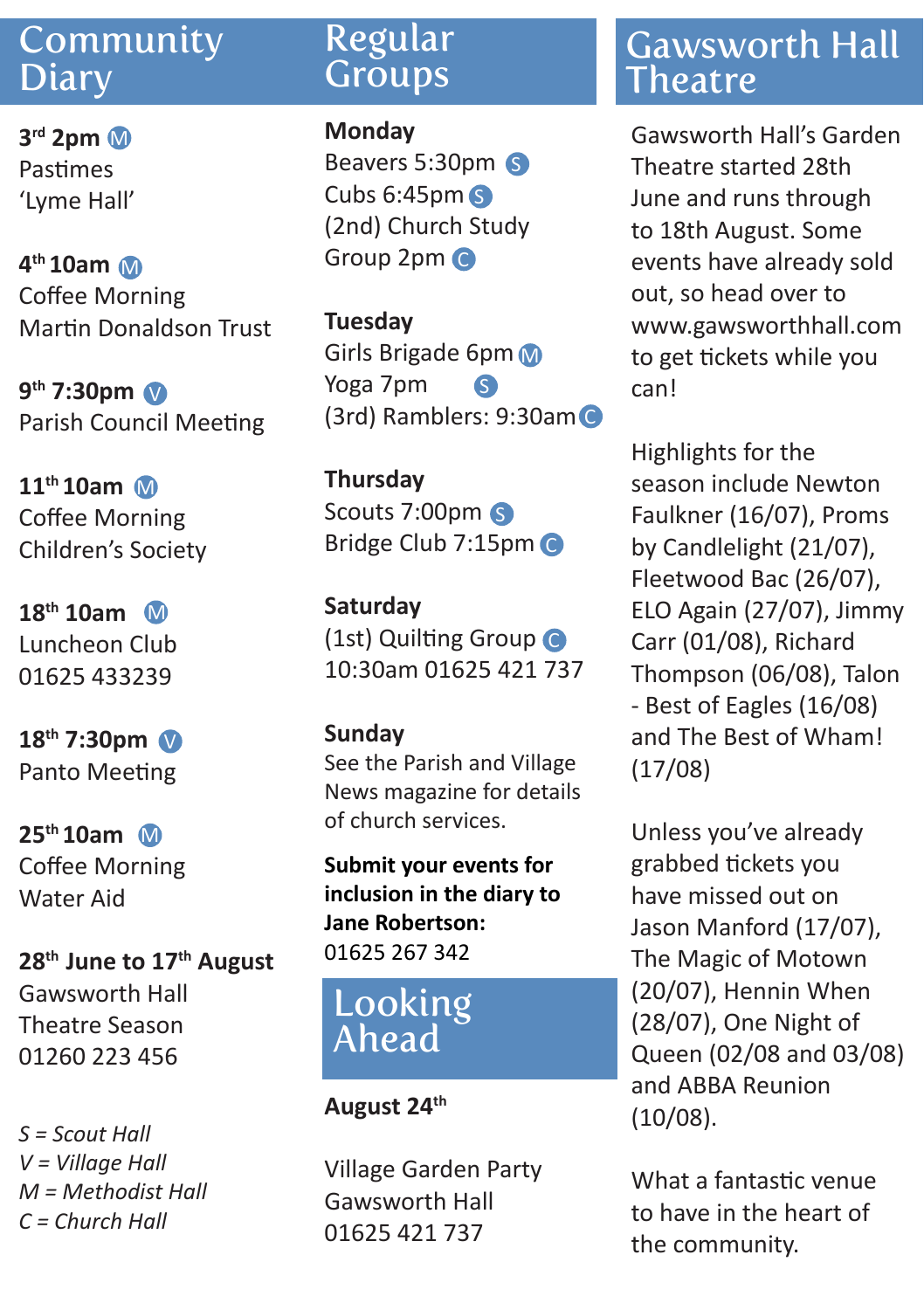## Gawsworth Shop News

It's finally happened. The purchase of No. 4 Longbutts Lane has been completed. The task now is to modify it and the Shop to become the community asset that we have envisaged. To achieve this there is much to do. Firstly the two units have to be integrated without disruption to the working of the Shop. The John Upton Charity has, in principle, agreed to fund this and we would very much like to thank them for their support for the project.

While we are preparing No. 4 we will have to move the refrigeration around which will also mean that, ultimately all the shop fittings will move. This gives us the opportunity to refresh the Shop. It is

our intention to do all the work at times when the shop is closed thus allowing us to continue to serve the community. It will mean you may have to spend a few moments locating your favourite products but at the same time you may spot something new.

Our aim is for all the work to be completed by September when we hope to attract the new parents at the school. The Hub at this stage will be basic. How it evolves is up to you and how you want to use it.

The hope is that within a year and depending on what grants we can secure we will be able to update the kitchen to be able to register it for commercial use. At the same time we will

# Neighbourhood Plan Update

A first draft of the Neighbourhood Plan is being finalised ready for consultation later in the summer.

The consultation will be supported by an Afternoon Tea event keep your eyes peeled for information.

need to make the toilet accessible to the disabled but that requires some structural work which too will need funding. We are seeking grants from a number of sources but none are guaranteed. We are also accepting offers to buy shares in the Shop/Hub. More information can be obtained by email to the Company Secretary (details on the website) or hand in a note at the Shop to be forwarded.

In the meantime please carry on using the Shop.

#### Where in Gawsworth?